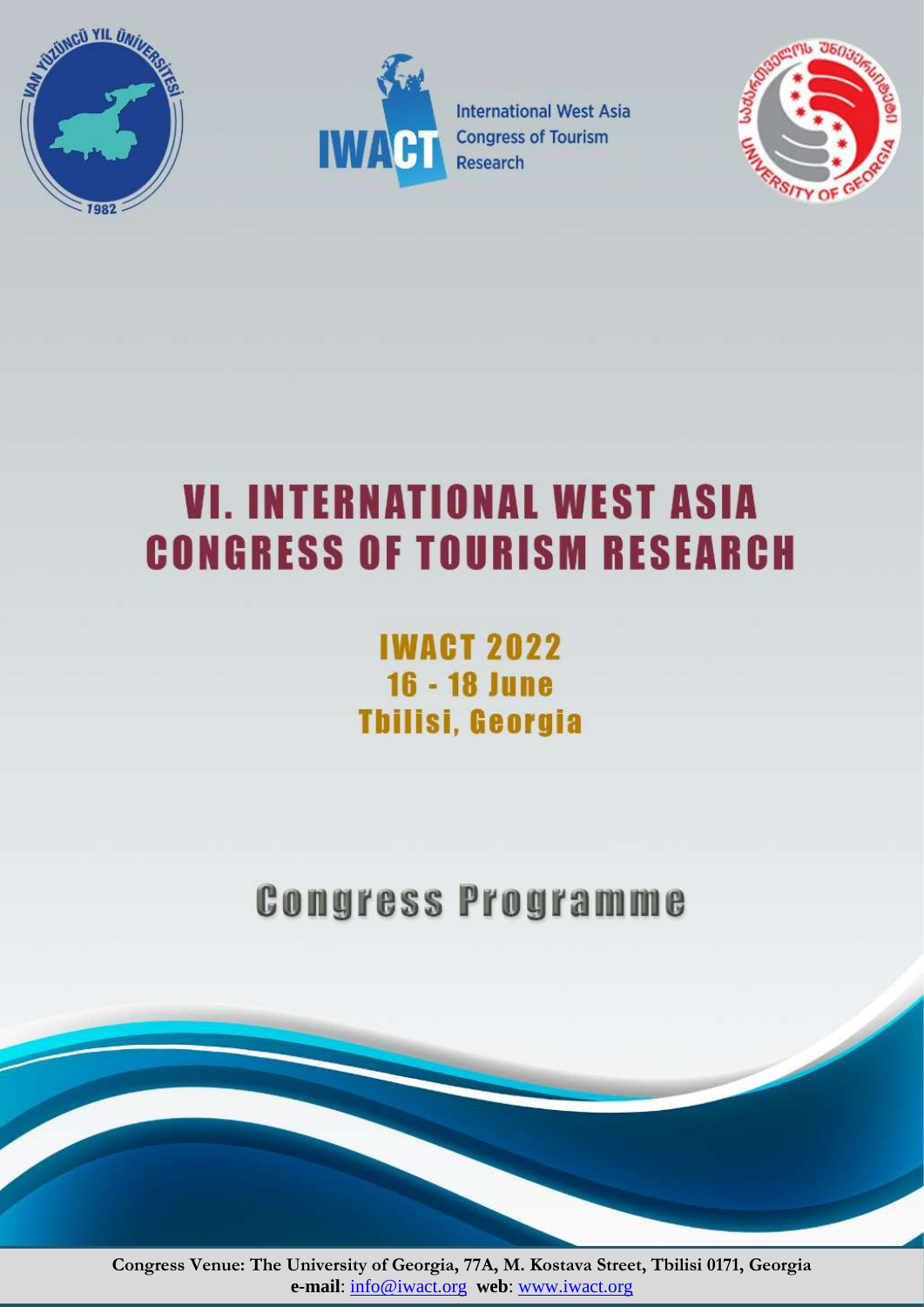| <b>6 JUNE 2022</b>        | Room: 1                                           | Time/Saat: 10.00/10.15 |
|---------------------------|---------------------------------------------------|------------------------|
|                           | <b>Welcome Speeches</b>                           |                        |
|                           |                                                   |                        |
| <b>16 JUNE 2022</b>       | Room: 1                                           | Time/Saat: 10:15-10:45 |
|                           |                                                   |                        |
|                           | <b>Keynote Speaker:</b>                           |                        |
| <b>NURAY TURKER (PhD)</b> |                                                   |                        |
|                           |                                                   |                        |
| <b>Speech Topic:</b>      |                                                   |                        |
|                           | Over Tourism and Its Impact on the Sustainability |                        |

**16 JUNE 2022 Room: 1 Time/Saat: 10:45-11:15**

**Keynote Speaker:** 

**GEORGE BREGADZE (PhD)**

**Speech Topic:** 

**The Economic Impact of COVID'19 on Georgian Economy**

**COFFEE AND TEA BREAK 11:15-11:30**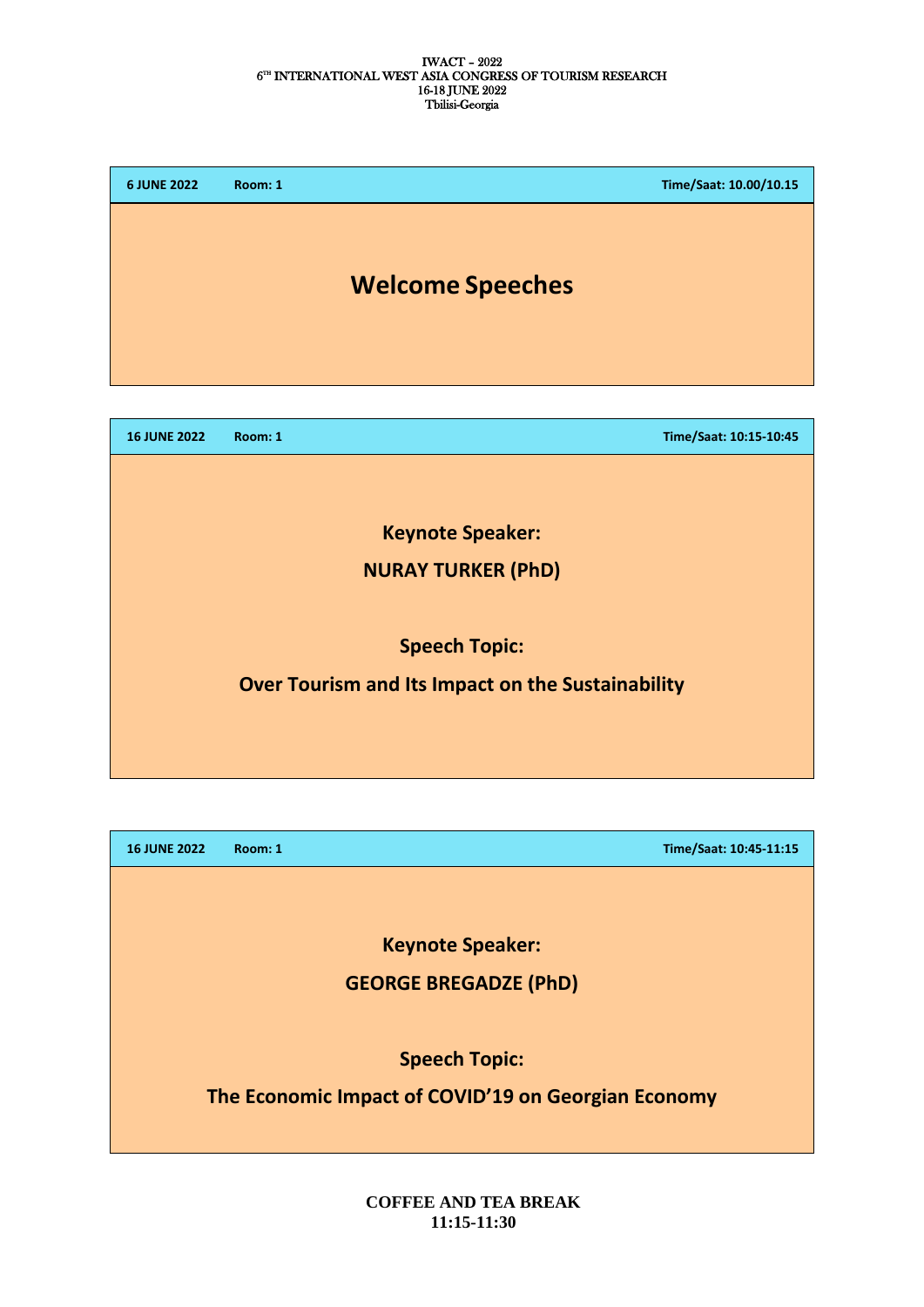| <b>16 JUNE 2022</b> | Time/Saat: 11:30-12:00<br>Room: 1                                               |
|---------------------|---------------------------------------------------------------------------------|
|                     |                                                                                 |
|                     | <b>Keynote Speaker:</b>                                                         |
|                     | <b>ARIAN MATIN (PhD)</b>                                                        |
|                     |                                                                                 |
|                     | <b>Speech Topic:</b>                                                            |
|                     | <b>Utilitarian and Hedonistic Incentives Impacting Green Consumer Behaviour</b> |
|                     | <b>Towards Accommodation Selection</b>                                          |
|                     |                                                                                 |
|                     |                                                                                 |

**16 JUNE 2022 Room: 1 Time/Saat: 12:00-12:30**

**Keynote Speaker:** 

**LALI GIGAURI (PhD)**

**Speech Topic:** 

**Intangible Cultural Heritage of Georgia as a Trigger for Experience-Based Tourism Development**

**LUNCH TIME**

**12:30 – 13:30**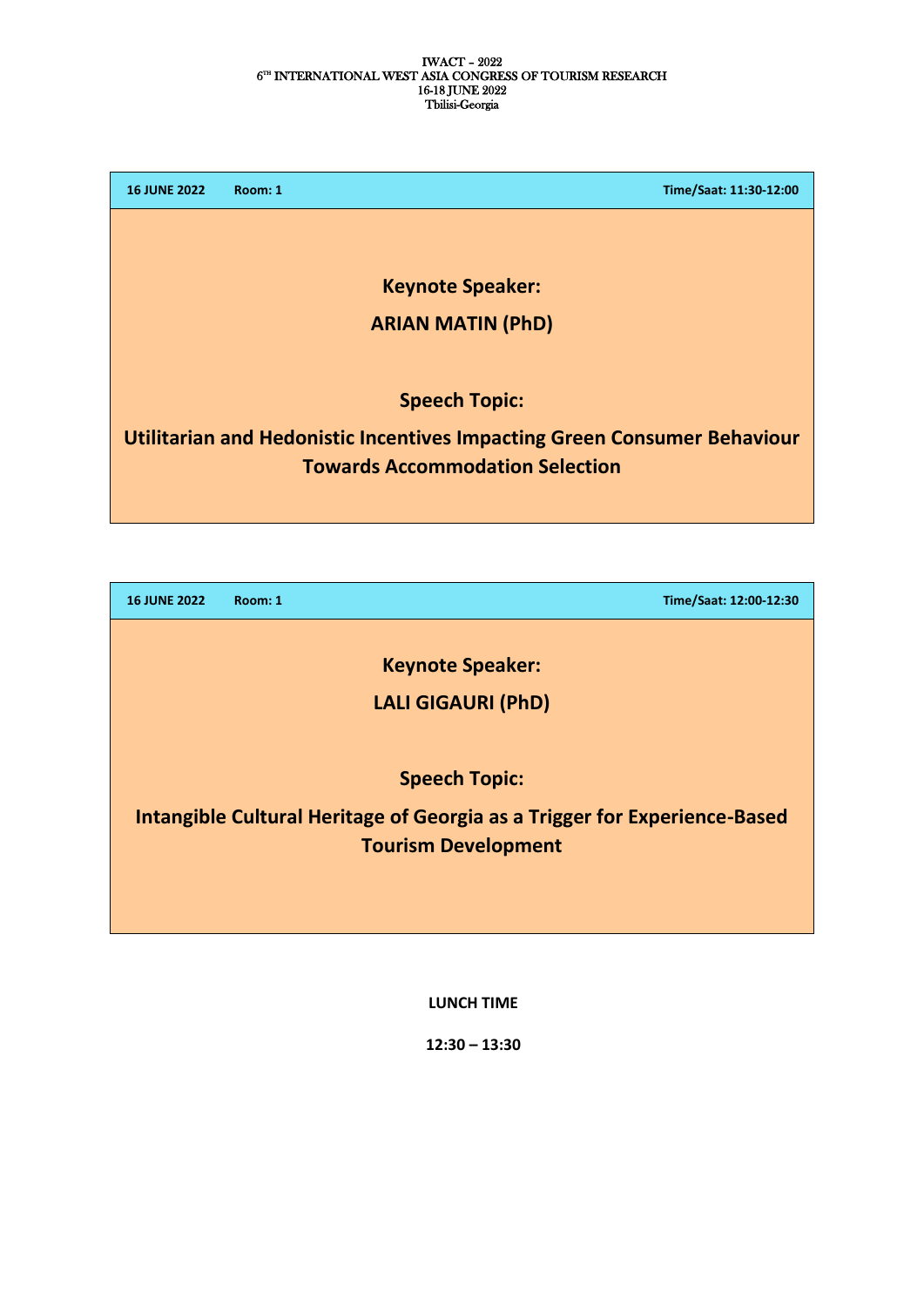### **FIRST DAY / 1. GÜN FIRST PARALLEL SESSIONS / 1. PARALEL OTURUMLAR**

| <b>16 JUNE 2022</b>                                   | Room: 1 / English<br><b>Presentations</b>  | Time/Saat: 13:30/14:50                                                                                                                                                                    |
|-------------------------------------------------------|--------------------------------------------|-------------------------------------------------------------------------------------------------------------------------------------------------------------------------------------------|
| <b>OTURUM</b><br><b>BAŞKANI</b><br>(Session<br>Chair) | <b>Sunucu</b><br>(Presenter)               | <b>BİLDİRİ</b><br>(Paper)                                                                                                                                                                 |
|                                                       | Prof. Mohammadreza<br><b>Shahidipak</b>    | <b>TOURISM IN GEOGRAPHIC TEXTS OF TRAVELERS TO</b><br><b>EUROPE IN MEDIEVAL</b><br>Mohammadreza Shahidipak                                                                                |
|                                                       | <b>Prof. Eka Devidze</b>                   | PARTICIPATORY CHARRETTE MODEL AS A TOOL FOR<br>TOURISM EDUCATIONAL BA PROGRAM DEVELOPMENT<br>(CASE OF IBSU, GEORGIA)<br><b>Eka Devidze</b>                                                |
| Prof. Mohammadreza Shahidipak                         | Dr. Ali Selcuk Can                         | THE EFFECTS OF JOINT BRAND ADVERTISING ON<br>PERCEIVED AUTHENTICITY OF AN EMERGING HERITAGE<br><b>SITE AND TOURISTS' VISIT INTENTIONS</b><br>Ali Selcuk Can- Yuksel Ekinci- Giovanni Pino |
|                                                       | <b>Assoc. Prof. Nino</b><br><b>Devidze</b> | <b>RESORTS AS TRIGGERS FOR DOMESTIC TOURISM</b><br><b>STIMULATION (CASE OF GEORGIA)</b><br><b>Nino Devidze</b>                                                                            |
|                                                       | <b>Res. Assist. Mehmet</b><br>Özer         | THE EFFECT OF CONSUMER MINDSET ON ATTITUDE AND<br><b>BEHAVIOUR TOWARDS SUSTAINABLE TOURISM</b><br>Mehmet Özer- İrem Buran                                                                 |
|                                                       | <b>Tartışma (Discussion)</b>               |                                                                                                                                                                                           |

| <b>16 JUNE 2022</b>                                   | Room: 2 / English<br><b>Presentations</b> | Time/Saat: 13:30/14:50                                                                                                                                      |
|-------------------------------------------------------|-------------------------------------------|-------------------------------------------------------------------------------------------------------------------------------------------------------------|
| <b>OTURUM</b><br><b>BASKANI</b><br>(Session<br>Chair) | <b>Sunucu</b><br>(Presenter)              | <b>BİLDİRİ</b><br>(Paper)                                                                                                                                   |
| Assoc. Prof. Lali Mikeladze                           | Assoc. Prof. Lali<br><b>Mikeladze</b>     | <b>GEORGIAN TOURISM POLICY IN THE POST-PANDEMIC PERIOD</b><br>Lali Mikeladze                                                                                |
|                                                       | Asst. Prof. Seda<br>Süer                  | <b>EXPLORING DESTINATIONS WITHIN THE CONTEXT OF WINE</b><br>TOURISM IN LOCAL NEWSPAPERS: A STUDY OF URLA<br><b>VINEYARD ROUTE</b><br>Seda Süer              |
|                                                       | <b>Nigar Bagirova</b>                     | THE ROLE OF INTERNATIONAL TOURISM IN ECONOMIC<br>DEVELOPMENT OF THE COUNTRY<br><b>Nigar Bagirova</b>                                                        |
|                                                       | Assoc. Prof. Nur<br>Ündey                 | IS IT IMPORTANT FOR THE SERVICE INDUSTRY WHETHER OR<br>NOT WE HAVE OUR OWN ROOM IN CHILDHOOD AND ITS<br>SIZE?<br>Ekrem Tufan - Nur Ündey - Bahattin Hamarat |
|                                                       |                                           | <b>Tartışma (Discussion)</b>                                                                                                                                |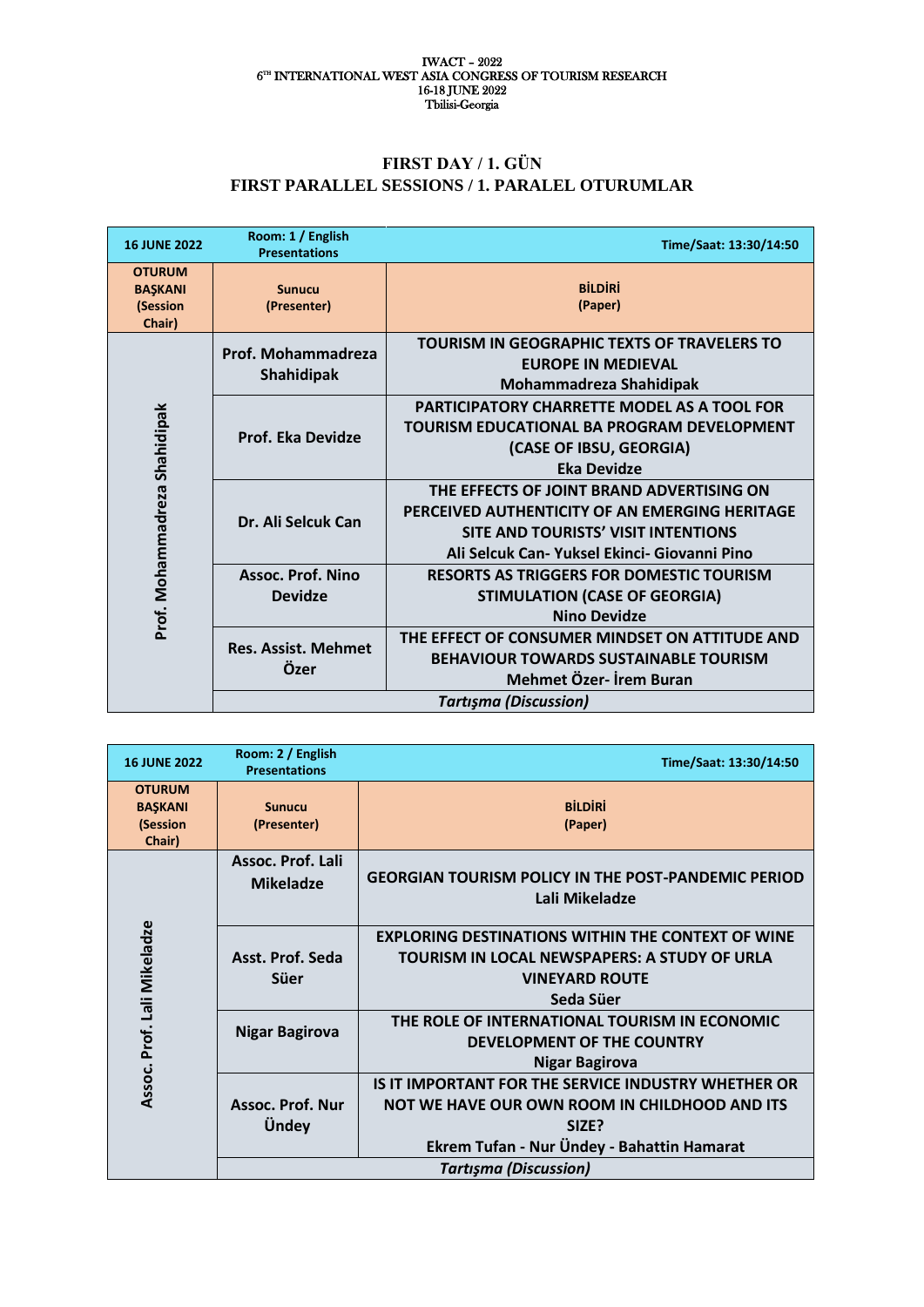| <b>16 JUNE 2022</b>                                   | Room: 3 / Turkish<br><b>Presentations</b> | Time/Saat: 13:30/14:50                                                                                                                                                                                                                                 |
|-------------------------------------------------------|-------------------------------------------|--------------------------------------------------------------------------------------------------------------------------------------------------------------------------------------------------------------------------------------------------------|
| <b>OTURUM</b><br><b>BASKANI</b><br>(Session<br>Chair) | <b>Sunucu</b><br>(Presenter)              | <b>BİLDİRİ</b><br>(Paper)                                                                                                                                                                                                                              |
| Prof. Semra Günay Aktaş                               | Prof. Semra<br><b>Günay Aktaş</b>         | <b>MOODS OF TOURISTS' ACCORDING TO THE DEMOGRAPHIC</b><br><b>FEATURES WITH SOUNDSCAPE IN RECREATION AREAS</b><br>Rekreasyon Alanlarındaki Ses Atmosferi ile Demografik<br>Özelliklerine Göre Turistlerin Duygu Durumlar<br>Eşref Ay- Semra Günay Aktaş |
|                                                       | Prof. Semra<br>Günay Aktaş                | <b>SATISFACTION MAPS FOR AFRICA AIRPORTS</b><br>Afrika Havalimanlarına İlişkin Memnuniyet Haritaları<br>Nevin Yavuz- Semra Günay Aktaş                                                                                                                 |
|                                                       | Res. Assist. Dr.<br>Sema Ekincek          | <b>INVESTIGATION OF CHEF CANDIDATES' EXPECTATIONS AND</b><br>SATISFACTION LEVELS FOR KOREAN CUISINE COURSE<br>Şef Adaylarının Kore Mutfağı Dersine Yönelik Beklenti ve<br>Memnuniyet Düzeylerinin İncelenmesi<br>Sema Ekincek                          |
|                                                       | Assoc. Prof.<br><b>Nurhan Keskin</b>      | WINE TOURISM AND WINE ROUTES IN TURKIYE<br>Türkiye'de Şarap Turizmi ve Şarap Rotaları<br>Nurhan Keskin- Birhan Kunter                                                                                                                                  |
|                                                       | Assoc. Prof.<br><b>Nurhan Keskin</b>      | THE TERROIR CONCEPT IN SUSTAINABLE VINEYARD<br><b>TOURISM</b><br>Sürdürülebilir Bağ Turizminde Teruar Kavramı<br>Nurhan Keskin- Birhan Kunter                                                                                                          |
|                                                       |                                           | <b>Tartışma (Discussion)</b>                                                                                                                                                                                                                           |

# **COFEE AND TEA BREAK**

**14:50 – 15:15**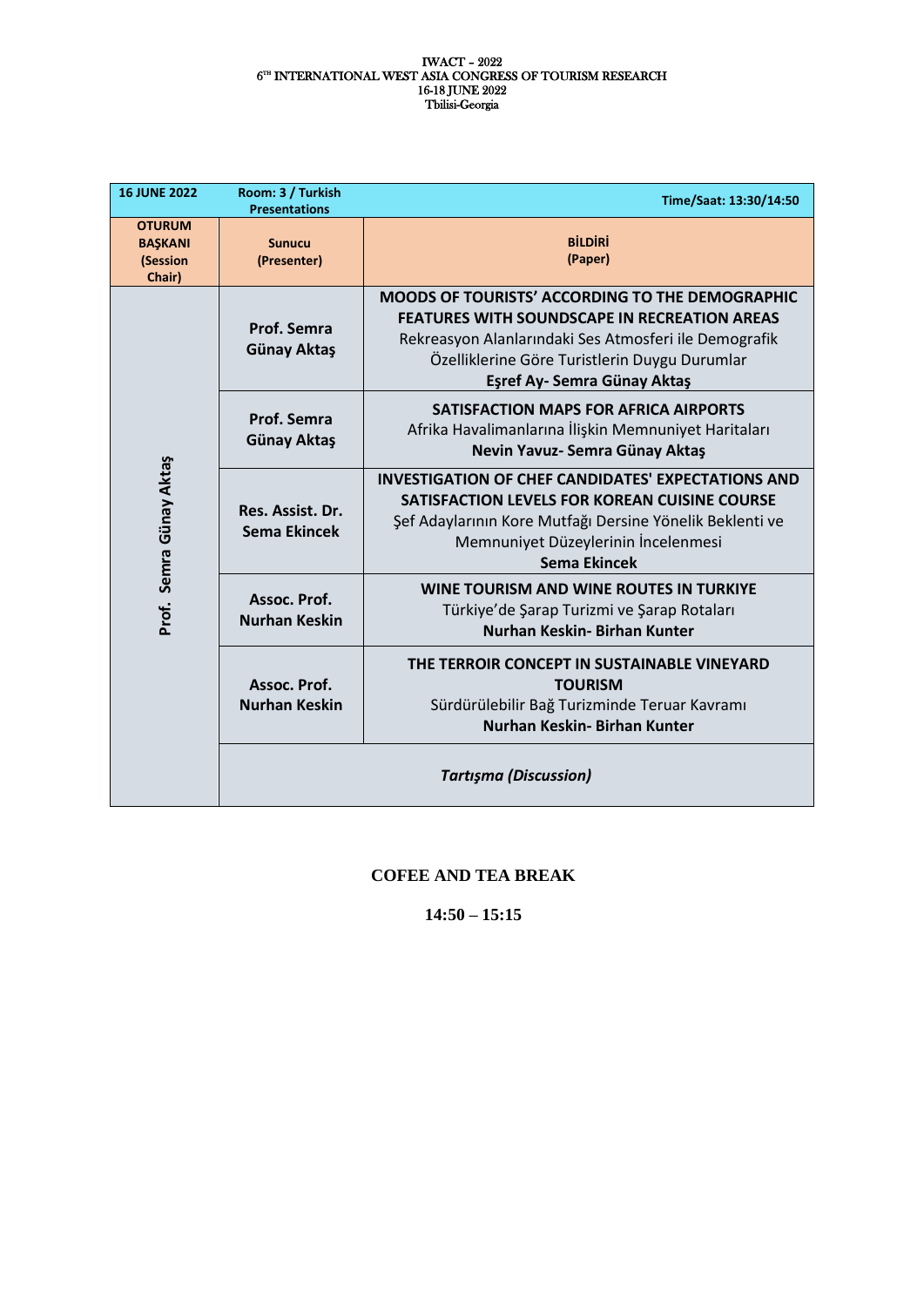# **FIRST DAY / 1. GÜN SECOND PARALLEL SESSIONS / 2. PARALEL OTURUMLAR**

| <b>16 JUNE 2022</b>                                   | Room:1 / Turkish<br><b>Presentations</b>             | Time/Saat: 15:15 - 16:30                                                                                                                                                                                                                                                                                                |
|-------------------------------------------------------|------------------------------------------------------|-------------------------------------------------------------------------------------------------------------------------------------------------------------------------------------------------------------------------------------------------------------------------------------------------------------------------|
| <b>OTURUM</b><br><b>BAŞKANI</b><br>(Session<br>Chair) | <b>Sunucu</b><br>(Presenter)                         | <b>BİLDİRİ</b><br>(Paper)                                                                                                                                                                                                                                                                                               |
| Prof. Deniz İnnal                                     | <b>Prof. Deniz İnnal</b>                             | <b>ENVIRONMENTAL PROBLEMS AND RISKS OF TOURISM</b><br><b>ACTIVITIES IN TURKEY</b><br>Türkiye'de Turizm Faaliyetlerinin Çevresel Sorunları ve Riskleri<br><b>Deniz Innal</b>                                                                                                                                             |
|                                                       | Assoc. Prof.<br>Sağbetullah Meriç                    | <b>TRADITIONAL RECREATION ACTIVITIES IN VAN PROVINCE</b><br>Van İli Geleneksel Rekreasyon Etkinlikleri<br>Sağbetullah Meriç- Songül Özer                                                                                                                                                                                |
|                                                       | Recep Özmen                                          | <b>EFFECT OF FOOD NEOPHOBIA ON SOCIO-CULTURAL</b><br>ADAPTATION AND OCCUPATIONAL SATISFACTION: THE<br>SAMPLE OF TOURISM UNDERGRADUATE STUDENTS<br>Yiyecekte Yenilik Korkusunun Sosyo-Kültürel Uyum ve Mesleki<br>Tatmin Üzerine Etkisi: Turizm Lisans Öğrencileri Örneği<br>Erol Duran - Bahattin Hamarat - Recep Özmen |
|                                                       | Asst. Prof.<br><b>Muhammed Fatih</b><br>Alaeddinoğlu | <b>INVESTIGATION OF THE IMPACT OF CLIMATE CHANGE AND</b><br><b>EXTREME WEATHER EVENTS ON TOURISM WITH ARTIFICIAL</b><br><b>INTELLIGENCE.</b><br>İklim Değişikliği ve Ekstrem Hava Olaylarının Turizme Etkisinin<br>Yapay Zekâ ile İncelenmesi.<br>Faruk Alaeddinoğlu- Muhammed Fatih Alaeddinoğlu                       |
|                                                       | Asst. Prof.<br><b>Muhammed Fatih</b><br>Alaeddinoğlu | <b>EXAMINATION OF CLIMATE CHANGE AND TOURISM</b><br>PERCEPTION IN SOCIAL MEDIA VIA ARTIFICIAL INTELLIGENCE<br>Sosyal Medyadaki İklim Değişikliği ve Turizm Algısının Yapay<br>Zekâ ile İncelenmesi<br>Muhammed Fatih Alaeddinoğlu- Faruk Alaeddinoğlu                                                                   |
|                                                       | <b>Tartışma (Discussion)</b>                         |                                                                                                                                                                                                                                                                                                                         |